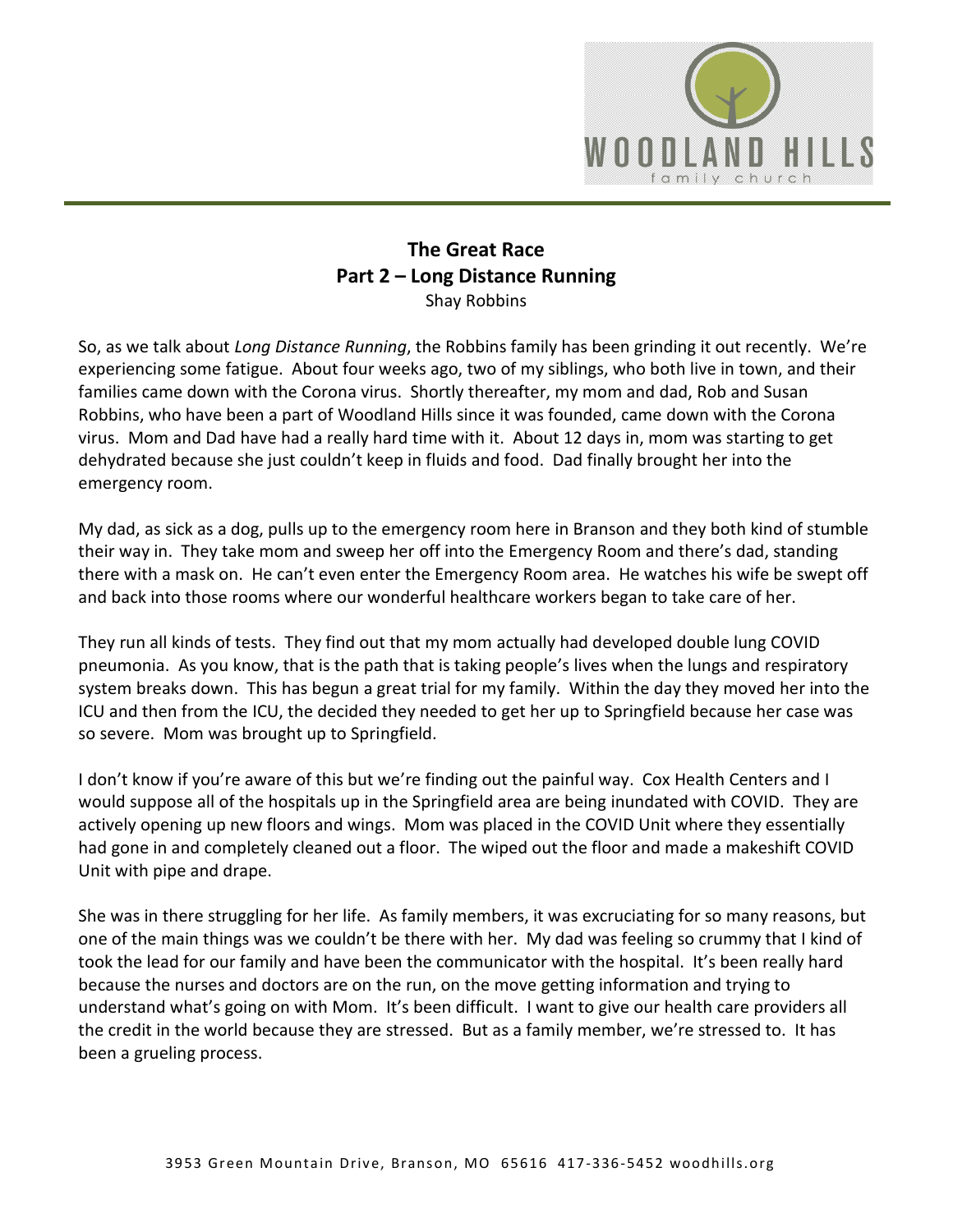Of course, I happen to be preparing a message on endurance and trials. As we've walked through this, I've been asking myself a question and I'm going to ask it of our church body. I think it's a really important question. As you answer the question, the ramifications that it has in your life are significant. The question is this: What does faith have to offer in the midst of hardship and trials? If the answer you arrive at is very little, then you're wasting your time. But if you arrive at an answer that is full of substance, that is full of hope, and full of provision in your time of need, it is great and wonderful news.

So, I invite you with me to ask that question. What does faith have to offer in the midst of hardship and trials? To answer that question, we're going to go to a couple of different passages. We're going to camp out in Hebrews 10, 11, 12, and then we are going to end up in Romans 5.

If you care to turn with me, you can go first to Hebrews 10. I've read this text before, but I don't know that it's ever impacted me like it has during this season. Just to give you a little bit of a background, we don't know who the writer of Hebrews is. There are all kinds of theories, but whoever was writing it was writing to the Jewish people who were in great suffering and persecution. They've walked away from their traditional Jewish faith and they have recognized Jesus Christ as the Messiah. There are all kinds of tensions. Not only is there tension within the Jewish family, but there is also tension within the Roman Empire because there is only one king in the Roman Empire and that is Cesar. As Christians are placing their faith in King Jesus, they are meeting persecution on every side. The writer of Hebrews takes these last several chapters in Hebrews to encourage these people that are walking through a tremendous trial.

Hebrews 10: 35 is a passage that jumped out to me. It says, **[35](https://www.studylight.org/desk/?q=heb%2010:35&t1=en_niv&sr=1) So do not throw away your confidence; it will be richly rewarded**. Speaking there of those believers' faith. Don't throw away your confidence. What I've been reminded of is that when we walk through trials, there are all these emotions going on and we feel like we need to make some decisions, we need to do something. Some of the questions we can be asking when this fight or flight response stirs up are: Why, God? Has God forgotten me? Is God even real? If God is good, how can I be going through this? I'm just going to give up. If we take that confidence in our faith and we cast it aside in an emotional response, it's replaced with doubt.

James writes about doubt. He describes it as waves that are tossed to and fro in the ocean. The wind tosses them around; they have no control, they have no footing, they have no foundation. So, when we cast aside confidence, it's replaced with doubt.

But the writer of Hebrews doesn't stop there. In Hebrews 10: 36, he says, *[36](https://www.studylight.org/desk/?q=heb%2010:36&t1=en_niv&sr=1) You have need of endurance…* It's not an emotional response. It's okay to be emotional. We're very emotional in this season. But to act out of that emotion is not going to help you, rather you have need of endurance. The Robbins family has need of endurance during this season …*so that when you have done the will of God, you will receive what he has promised.* My friends, don't allow your confidence to be shaken. You only have need of endurance.

One of my favorite books is called *The Heavenly Man*. It's about Chinese Brother Yun. He is a missionary in the underground church in China. He often talks about how western Christianity has lost focus of biblical Christianity. One of the challenges he offers specifically in a situation like this… he says this: "*We shouldn't pray for a lighter load to carry, but for a stronger back to endure*."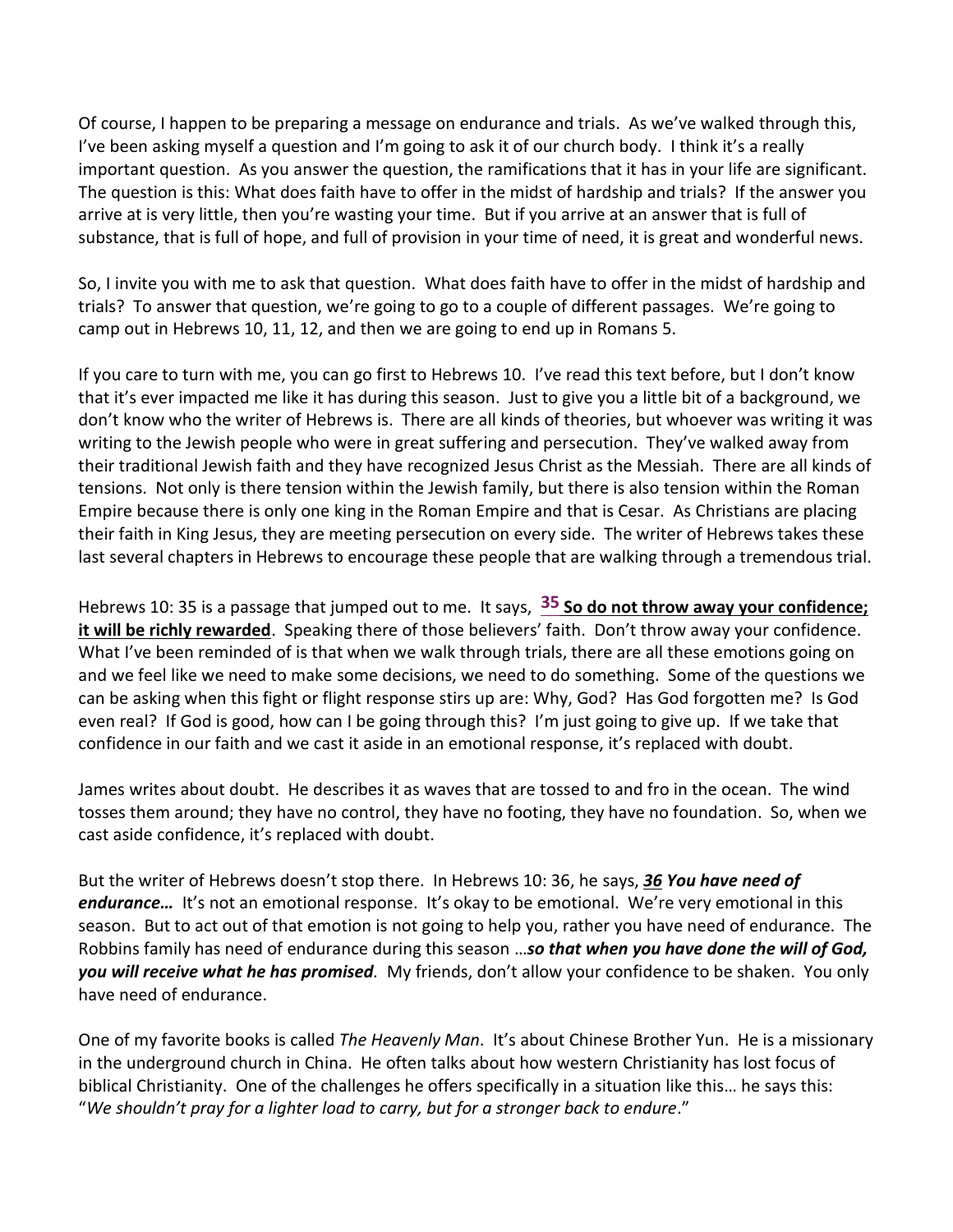James writes in Chapter 4, *You have not because you ask not*. The reason he says that is he wants to give us the freedom. When you need something, you go to your Daddy in heaven and feel free to ask, "Lord, take this thing from me if you will." Even Jesus demonstrated this on his knees, with blood coming out of his forehead, as he is excruciating over the cross in front of him. He says, "Father, if you would, take this cup from me." But he goes on, "Not my will but thy will be done."

And as I'm in this situation personally, within our family, I recognize that God is allowing us to walk through this trial. We've asked him to take it away. But right now, we're praying for endurance because we fill that's what he wants us to do.

That begs the question, if endurance is the prescription, how do I do that? How do I endure when I'm walking through trials? I've got a buddy who is 21 years old. He's all excited for hunting season this year. He's at a fish fry. The frier itself, with all the hot oil, got pushed over and that oil fell on his feet. I heard about it and I called him up. He's in his bed, with his feet up, swollen up like balloons. As I'm talking to him on the phone, this kid's heart is breaking. He's in so much pain. He's looking at a long, long road of recovery. How should Jess endure? How does he do that?

There are marriages that are struggling in our church and in our community. That is some of the worst kind of pain. How do husbands and wives endure? How do we do that?

COVID is ramping up again. Moms find themselves homeschooling again. Healthcare workers are stressed to the max. Teachers are juggling in class, out of class, quarantined kids, and we are nine months into this thing. How do they endure?

Hebrews 12 is where we're going to go to find our answers. I think you are going to be encouraged along the way because the writer of Hebrews gives us some clarity. Hebrews 12: 1 goes on like this: *[1](https://www.studylight.org/desk/?q=heb%2012:1&t1=en_esv&sr=1) Therefore, since we are surrounded by so great a cloud of witnesses…* So, this passage is following the famous passage of Hebrews 11. It's called the Hall of Faith or the Hall of Fame. As you read through it, it's all these Old Testament saints who have endured. They've run the great race and they've been approved by their faith. As I've been studying, one thing I've noticed is that as I go through this hall of fame, I notice that every single one of them was a mess. They were a bunch of ragamuffins that were approved through faith.

That gives me hope. The writer says, "Hey, you're not alone. All those who have gone before you, they are in the stands of heaven and they are cheering you on." *…let us also lay aside every weight, and sin which clings so closely…* In the New American Standard those obstacles are called an *encumbrance*. So, every encumbrance and the sin which easily entangles us, *and let us run with endurance the race that is set before us…*

So, here is **step one** for those of us who wish to run with endurance. Step one is first we throw off encumbrance and the sin that is so weighing us down. Encumbrance represents an extra weight or burden that's on you. It might not necessarily be your fault that it's there, but it's there. It might be there by choice; it might not necessarily be a sin, but the bottom line is it's an encumbrance that weighs you down.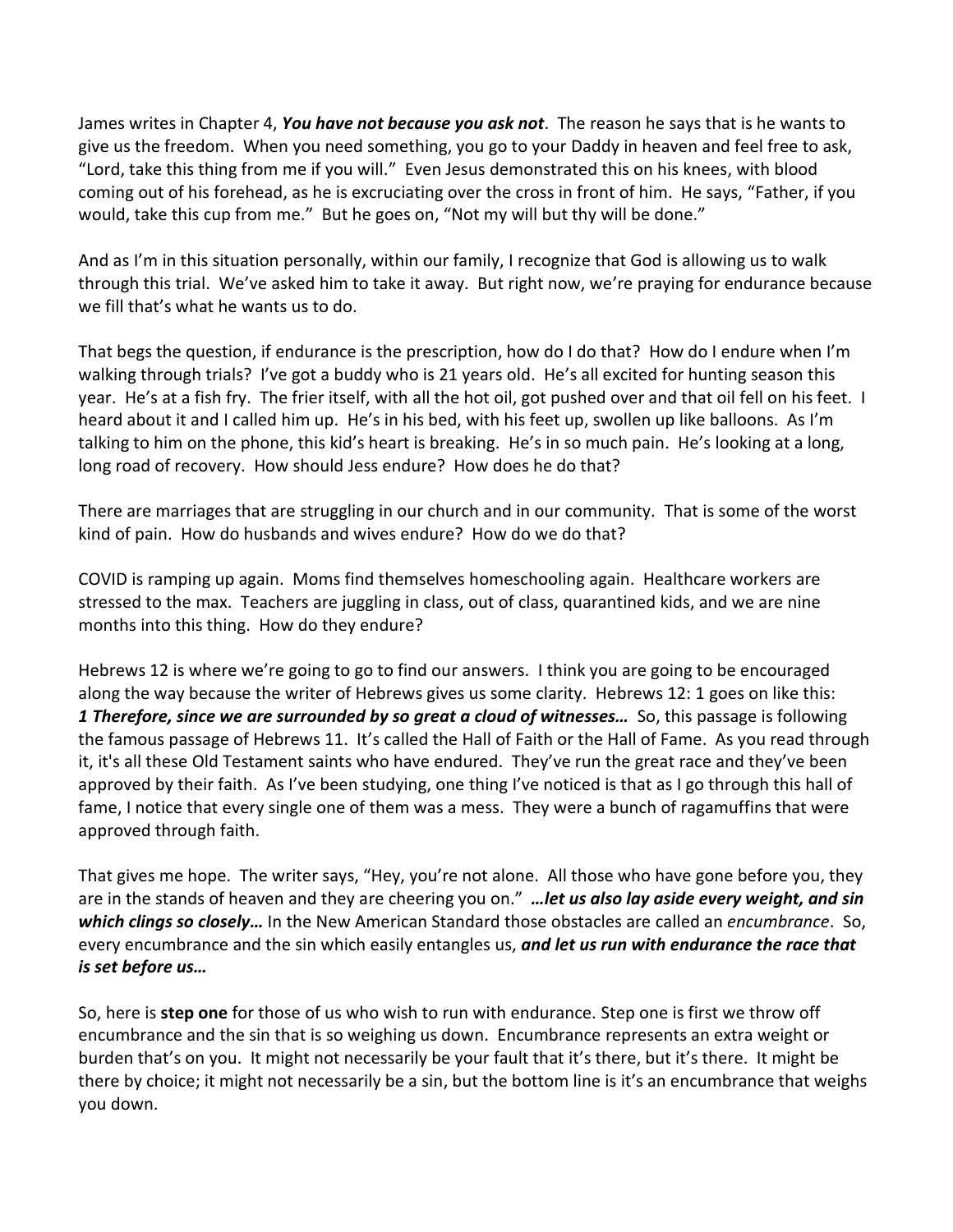So, a question we need to ask ourselves is this: What is distracting us or unnecessarily weighing us down? As I've asked myself while running this week with a heart to have endurance, I realized one of the things that was unnecessarily weighing me down. An encumbrance that was on my shoulders as I've been dialed into the election in the weeks leading up to it and the aftermath. I was spending a lot of time and emotional energy investing in that and it was weighing on me. I know that you guys can feel that or understand that. It doesn't matter who you voted for or what side you're on or what your political beliefs are, we are all familiar with that tension that's real. I realized I was piling in on myself as we're walking through a tremendous trial in the life of our family. I just said, "You know what? I've got to throw this aside." So, about ten days ago, I stopped looking at the news. I don't even know who the president is right now. Don't tell me. I'm at peace.

It was an encumbrance and as you ask yourself that question, there might be a half dozen things that pop up that don't need to be there right now. And you can easily take it and remove it from your shoulders. That's step one.

**Here's step two** – Sin is that which is offensive to God. So, guilt, shame, and wreckage from sin are unnecessary loads. We don't have to be carrying all that weight. Guilt, shame, and wreckage from sin are unnecessary, so what sin do you need to take ownership of to confess to God and others in an act of repentance. Here's the beauty of walking with Jesus. When you confess your sin to God, he is faithful and just to forgive you of your sins and to cleanse you of all unrighteousness. Let me unload these encumbrances. Let me unload the sin and this garbage that is weighing me down.

**Here's step three**. Hebrews 12 picks up - *[2](https://www.studylight.org/desk/?q=heb%2012:2&t1=en_esv&sr=1) looking to Jesus, the founder and perfecter of our faith, who for the joy that was set before him endured the cross, despising the shame, and is seated at the right hand of the throne of God.* Do you see that? So, we lay off every encumbrance and the sin that so easily entangles us and we fix our eyes on Jesus, the author and perfector of our faith.

I am a little bit like Adam in that I only ran one marathon. I don't intend to run another one. But being the dumb-dumb that I am, I started doing triathlons shortly thereafter. So, I went through a season. You guys might remember when they were doing the half Ironman series. It came through Branson three years in a row. I got on a half Ironman kick. For three years, I ran four of those races.

I was a decent biker and a fairly experienced runner, but swimming… My wife says I swim like a water buffalo. There is supposed to be a wake behind you, but there is a wake in front of me. As part of that race, you have to do a 1.2-mile swim. So, I spent a lot of time in the water trying to figure this thing out. On race day, it's extremely intense. Biking has etiquette. You ride, you pass on the left. In running, you just gently go around each other.

But when you are in a race with 150 savages around you, when you get in the water, it's kill or be killed. In fact, one time, when I was swimming, my hand fell on the calf of the guy in front of me. He pulls his calf out of my hand and kicks me in the chest like a mule. I could not believe it. I'm thinking that if he had kicked six inches higher, I would have sunk to the bottom or been flat faced today standing here before you. When you take off in that mob of bodies, everybody is swimming and water is splashing up. There are bodies all around you.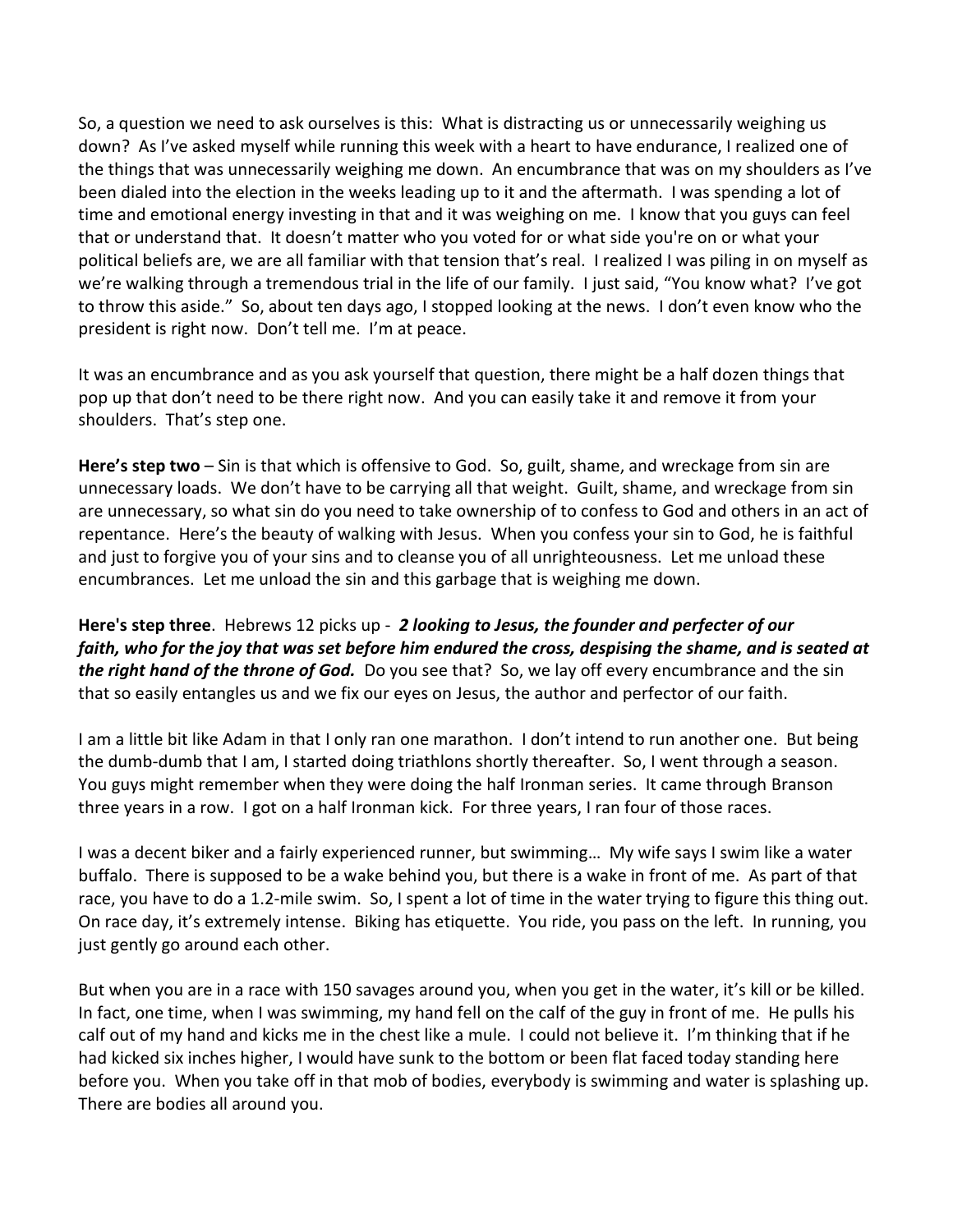You know that if you slow down, people don't swim around you, they swim over you. So, it is super intense. As you're swimming, especially in these open water swims, you can find yourself going to the left and the right because it's so hard to see where you're going. Every once in a while, you need to poke your head up and find your point of reference. Where am I going? There is an end in sight. You poke your head up, find the finish, and then you put your head back down and you swim. Poke your head back up, put it back down. What that does is it gives you direction, gives you efficiency. It helps with endurance. And you know what else? With every stoke, it's encouraging because you're getting closer to the finish line.

Some of you might feel like you're drowning right now. In the past several weeks, I can relate. Throw off every encumbrance and the sin which so easily entangles us and fix your eyes on Jesus, the author and perfector of our faith.

Let me finish that passage *[3](https://www.studylight.org/desk/?q=heb%2012:3&t1=en_nas&sr=1) For consider Him who has endured such hostility by sinners against Himself, so that you will not grow weary and lose heart.* Do you see this? With encumbrances and sin set aside, we fix our eyes on Jesus and follow his example. We have an example of how to run. That's what discipleship is in faith, right? When we give our heart to the Lord, we're a new baby in the faith. For those of us who are older and mature - those are the gray hairs in the audience – you need to find young people to come alongside and show them how this thing works. And for those of us who are the young bucks and the young gals in the audience, we need to find somebody with the gray hair and come alongside them and say, "Let me buy you a coffee on Tuesday morning. How do you like your eggs?" And spend time to have an example, a path to follow. Jesus is being the ultimate example. The Messiah is acquainted with your suffering and he shows you how to run the race with endurance.

Now watch this. I love this phrase. **Who for the joy set before him…** Did y'all hear that? For the joy set before him… Your example in running with endurance, he had a goal, and end in mind. It was joy that was set before him. And as a result, the joy was so great, it was so good, it was so worth it, that he **…endured the cross and as a result He received glory!** You need to read back through these passages. But as you read back through the passage I shared, every single one is reaffirmed with glory, with blessing, with reward, every one of them. **This is the purpose driven life** that we talk about. Who for the joy set before him.

I want to talk about that. What is the joy set before us? When you find yourself in the grind, you want to give in and you want to give up, you preach the gospel to yourself. Is anybody in need of good news? Do you know that the good news was not just meant for the day of your salvation? It's more powerful than that. It's more purposeful than that. It has more to offer than that.

I want to go to Romans 5. We're going to talk about this. How does it work? What does that joy look like? Refresh me, Lord, help me understand what the joy is set before me? Romans 5 says, *[1](https://www.studylight.org/desk/?q=ro%205:1&t1=en_nas&sr=1) Therefore, having been justified…* The way I remember what that means is "just as if I'd never sinned." Justified *…by faith, we have peace with God through our Lord Jesus Christ, [2](https://www.studylight.org/desk/?q=ro%205:2&t1=en_nas&sr=1) through whom also we have obtained our introduction by faith into this grace in which we stand; and we exult* (celebrate) *in hope*  of the glory of God. There it is. There's your affirmation. Keep going. Run with endurance. We stand in this grace.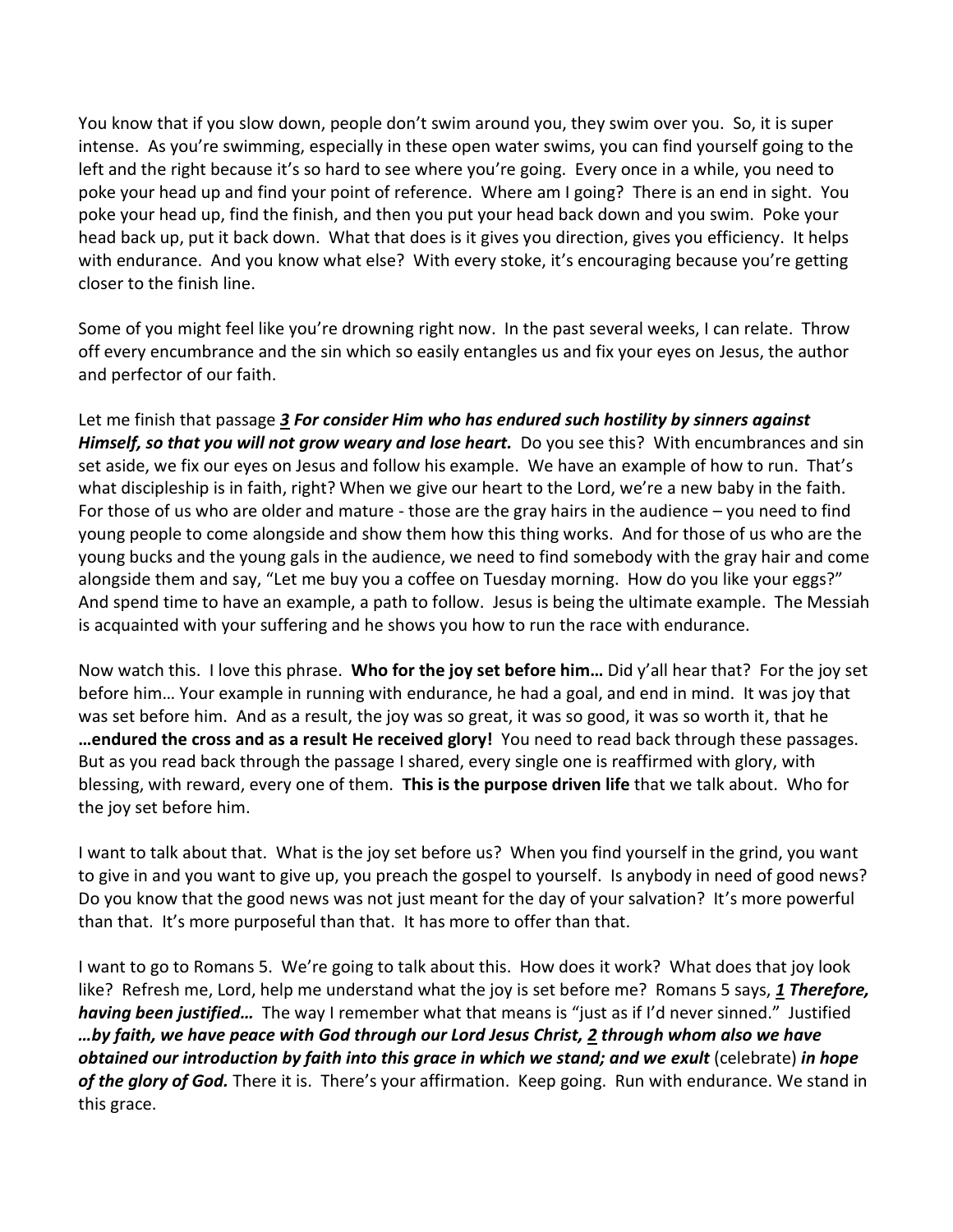## **What is the joy set before us**?

- To be free of sin once and for all.
- To be a dead man or a dead woman no more. You've been brought from death to life.
- No more pain suffering and death.
- Receive a glorified body.
- In and out of a Golden City that is your heavenly abode where Jesus has prepared a place for you for eternity
- Rewarded for acts of service.
- Crowned with righteousness.
- No eye has seen, now ear has heard, no mind can comprehend all that God has awaiting you… this is your glory in Christ.

After going through this list… watch this. Here's what Paul has to say. *[3](https://www.studylight.org/desk/?q=ro%205:3&t1=en_nas&sr=1) And not only this…* Do y'all hear that? No more sin, no more pain, we celebrate that, and not only this… We celebrate a heavenly abode, and not only this… We celebrate glorified bodies, and not only this… We celebrate crowns in heaven, and not only this… We celebrate a crown of righteousness, and not only this… *but we also exult in our tribulations…* Is there anything between the joy set before you and the tribulation that you're in that you cannot celebrate in Christ?

I'll tell you this. There are a lot of different tones to celebration. Some of them are loud cheering and dancing. Others have the tone of the celebration of a life well lived at a funeral, but it is a celebration. Here's why. We celebrate in our tribulations, *knowing that tribulation brings about perseverance…*

I'm going to make a point before we move on. The thing that we want removed is the thing that God has chosen to use. If you pray and you ask him to remove it and he removes it, that is a blessing. If you pray and ask him to remove it and he doesn't, he means it for blessing. He takes all that which is broken and, oh by the way, sinful man is the one that has messed it up. But he takes all that which is broken, and he redeems is because that's who he is.

## Romans 5 continues *[4](https://www.studylight.org/desk/?q=ro%205:4&t1=en_nas&sr=1) and perseverance, proven character; and proven character, hope; [5](https://www.studylight.org/desk/?q=ro%205:5&t1=en_nas&sr=1) and hope does not disappoint, because the love of God has been poured out within our hearts through the Holy Spirit who was given to us.*

1 Peter 5: 10 says*, [10](https://www.studylight.org/desk/?q=1pe%205:10&t1=en_nas&sr=1) After you have suffered for a little while, the God of all grace, who called you to His eternal glory…* Here is it again, here's the glory thing. *…in Christ, will Himself perfect, confirm, strengthen, and establish you.* God doesn't waste a hurt. The trial you are walking through will produce great fruit. He only requires of you endurance. And he wants to help you along the way.

Trials, tribulation, and suffering unfasten our grip from this broken world and magnify a hope that doesn't disappoint. So, brothers and sisters, run with endurance.